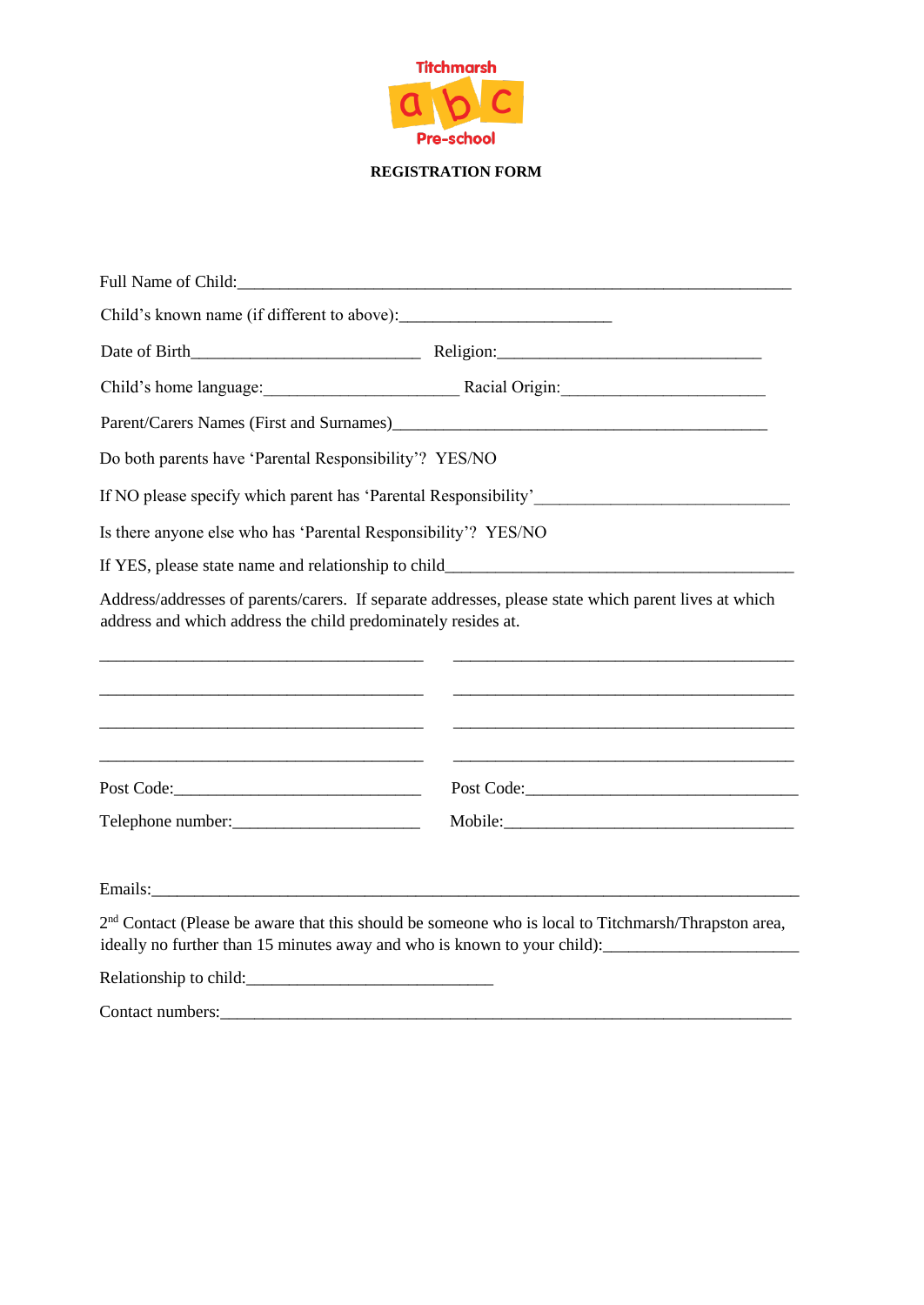| Doctor's name:  | Surgery:   |
|-----------------|------------|
| Telephone:      |            |
| Health Visitor: | Telephone: |

Has your child been vaccinated against: Diphtheria YES/NO Tetanus YES/NO Polio YES/NO Whooping cough YES/NO Haemophilus influenza type b (Hib) YES/NO Mumps YES/NO Measles YES/NO Rubella YES/NO Influenza YES/NO Rotavirus gastroenteritis YES/NO Meningococcal group B (MenB) YES/NO Meningococcal group C (MenC) YES/NO Pneumococcal (PCV) YES/NO

Has your child any medical condition we should be aware of? (Asthma, eczema etc) YES/NO Details:

We are fully inclusive, but to enable us to fully support your child, please detail below if they have any diagnosed special need and/ or need any additional support YES/NO Details:

Are there any other professionals involved with your child? (speech therapist, paediatrician etc) YES/NO Details:

Has your child any allergies, food intolerances or dietary preferences? YES/NO Details:

Will your child be attending any other childcare setting as well as Titchmarsh Pre-school (nursery, childminder, nanny etc) WES/NO Details: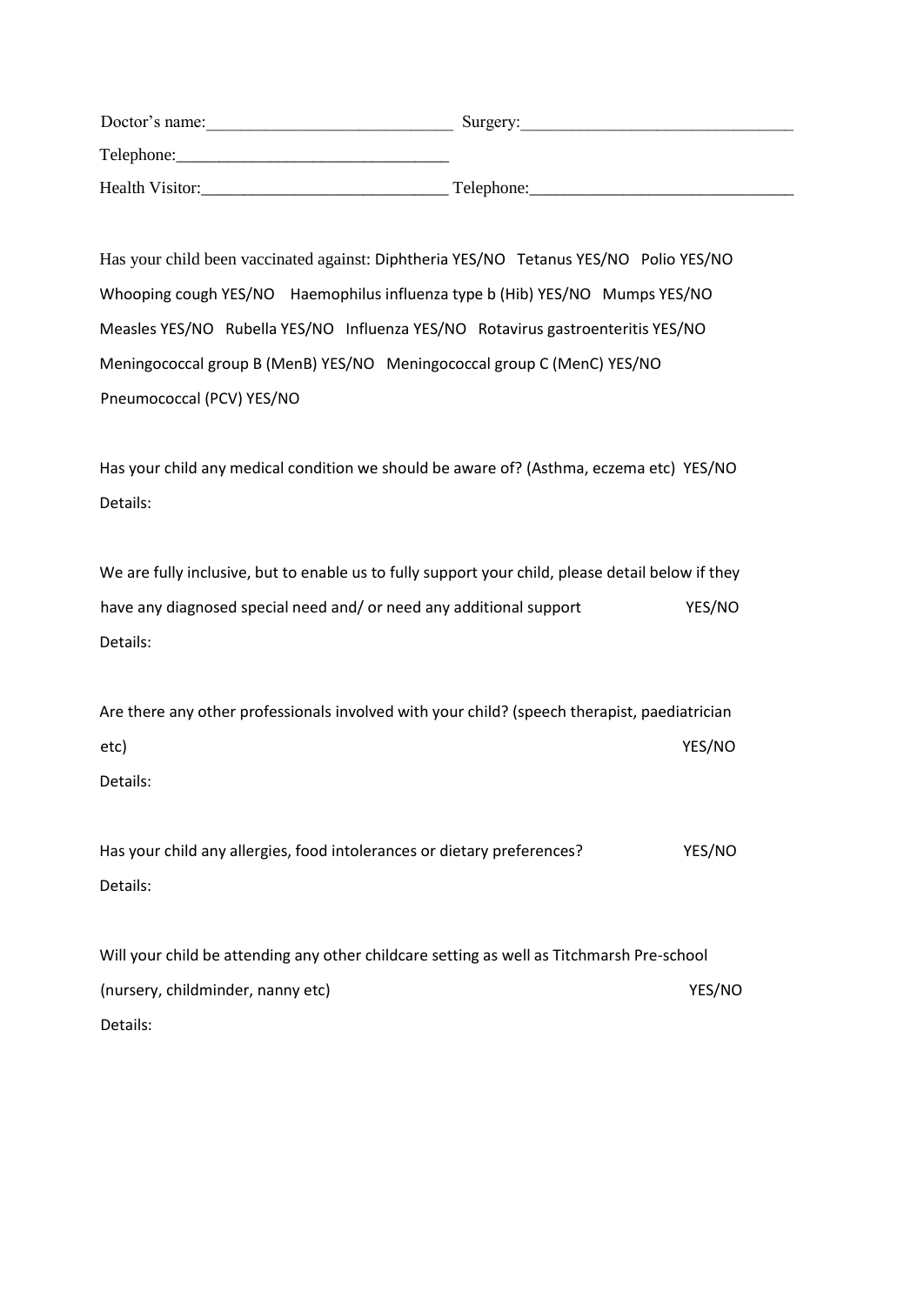

#### **REGISTRATION FORM cont'd**

*We charge £4.50 an hour, so £11.25 for 2 ½ hours, £13.50 for 3 hours, £15.75 for 3 ½ hours and £27 for 6 hrs. I am aware that if my child does not attend a booked sessions for any reason I am still obliged to pay.* 

Please indicate (by circling the appropriate times) which days and sessions you would like your child to attend:

|      | <b>Mon:</b> 9:00am $-12.00$<br>(morning session) | $9:00$ am-12:30pm<br>(morning plus lunch) | $12:30 \text{pm} - 3:00 \text{pm}$<br>(Afternoon session) | $9:00am - 3:00pm$<br>$(Full day - includes lunch)$ |
|------|--------------------------------------------------|-------------------------------------------|-----------------------------------------------------------|----------------------------------------------------|
|      | <b>Tues:</b> $9:00am - 12:00$                    | $9:00$ am-12:30pm                         | $12:30 \text{pm} - 3:00 \text{pm}$                        | $9:00am - 3:00pm$                                  |
|      | <b>Wed:</b> 9:00am $-12:00$                      | $9:00$ am-12:30pm                         | $12:30 \text{pm} - 3:00 \text{pm}$                        | $9:00am - 3:00pm$                                  |
|      | <b>Thu:</b> $9:00am - 12:00$                     | $9:00$ am-12:30pm                         | $12:30 \text{pm} - 3:00 \text{pm}$                        | $9:00am - 3:00pm$                                  |
| Fri: | $9:00am - 12:00$                                 | $9:00$ am-12:30pm                         | $12:30 \text{pm} - 3:00 \text{pm}$                        | $9:00am - 3:00pm$                                  |

Please note that the '9:00am-12:30pm' & full day sessions require either a packed lunch or payment for a pre-school supplied lunch.

I would like my child to start on:

Where did you hear about us?

Signed: Print: Date: \_\_\_\_\_\_\_\_\_\_\_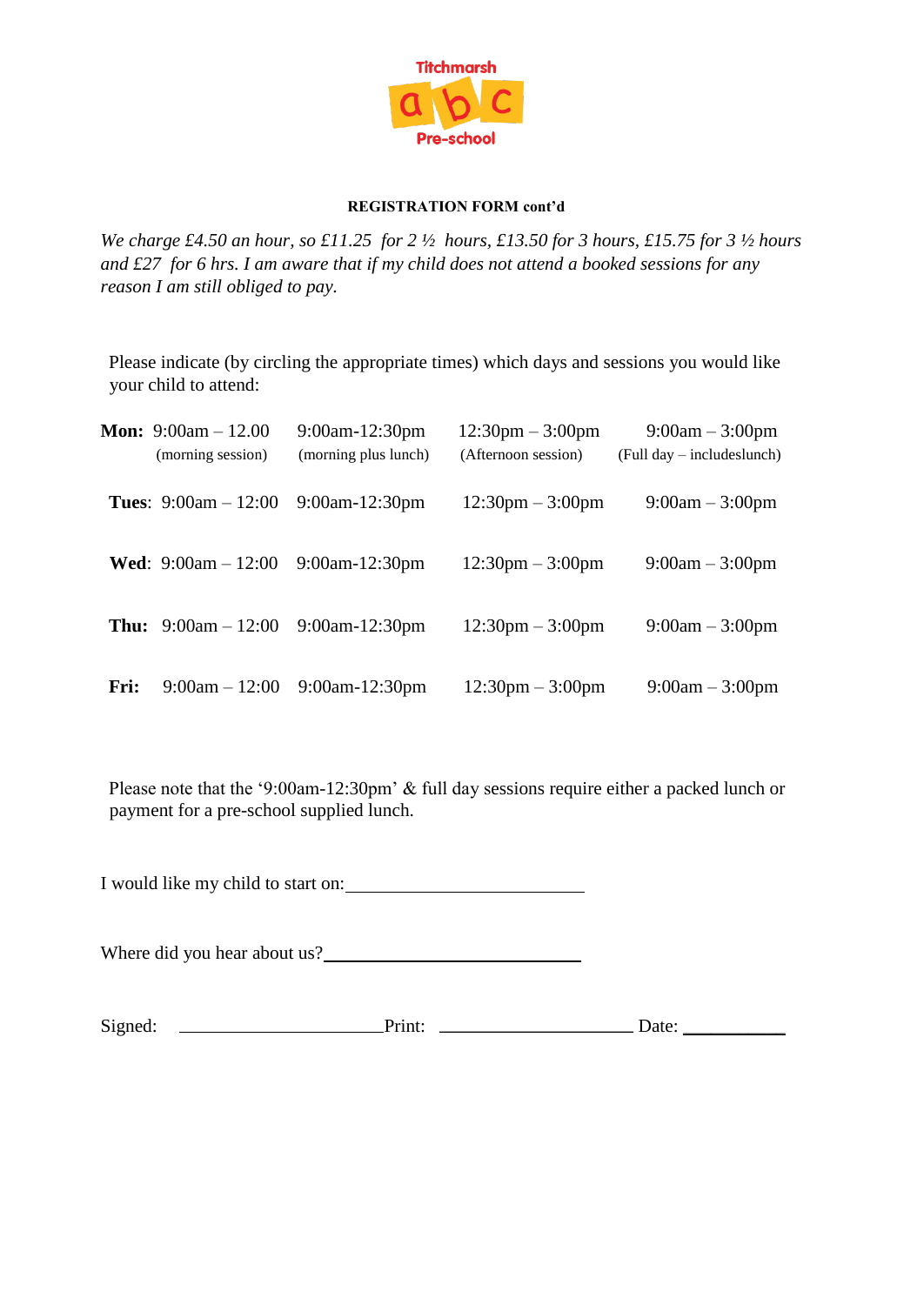# **Permissions**

I give permission for my email address to be added to Tapestry to enable me to view my child's Learning Journal and Reports.

I understand that there are photographs of my child in support of their learning and development that will be stored on Tapestry and these may appear on other children's observations YES/NO

|  |  |  | I give permission for the use of plasters on a minor wound if needed | YES/NO |
|--|--|--|----------------------------------------------------------------------|--------|
|  |  |  |                                                                      |        |

I give permission for staff to administer 'Calpol' to my child if needed. I understand that this will only happen in extreme circumstances when a child has a high, rising temperature or if a child needs some pain relief due to an accident. In all cases staff will attempt to speak to parents before administering Calpol, but if contact cannot be made, I confirm that staff can administer the Calpol. I confirm that my child has had Calpol at least 2 times previously and has had no side effects and I understand that if my child has had any medication before coming to preschool, I will advise staff when I bring my child in the morning. YES/NO

I give consent for staff and other agencies such as Health Visitors, Specialist Support workers, Speech Therapists to carry out and record observations of my child, for the purpose of developmental assessment. Whenever possible prior notice would be given. YES/NO

I give permission for my child to be taken off site for short walks or to the park as part of preschool activities. YES/NO

I give permission for preschool staff to apply sun cream to my child YES/NO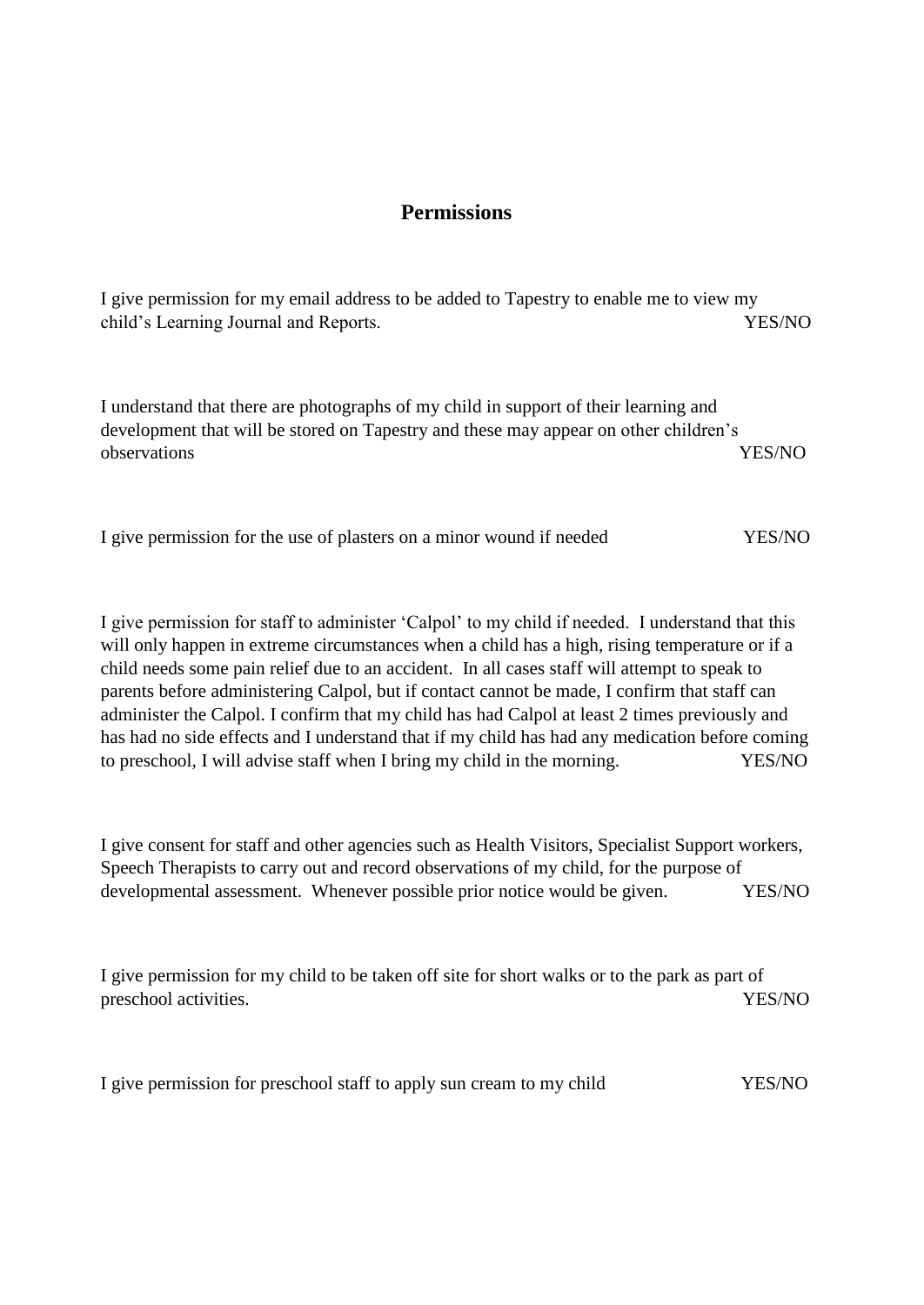

I give permission for the Preschool to act in the best interests of my child in the event of a medical emergency to sign on my behalf any consent forms required by medical authorities, if they know that it would not be advisable to wait for my own signature. The authorising signatory for the above consent must have legal "parental responsibility". Thus, if the parents are unmarried, only the mother of the child has legal "parental responsibility" in these circumstances, unless parental responsibility of the father has been proven. Every attempt will be made to contact the parents/guardians or the given emergency contact. YES/NO

Child Collection- To ensure maximum security and protection of our children, we require a security password to be given to friends or family when collecting your child/ren on your behalf from Pre-School, they will need to quote this personal password to the member of staff on the door to allow the child/ren to be released.

SECURITY PASSWORD\_\_\_\_\_\_\_\_\_\_\_\_\_\_\_\_\_\_\_\_\_\_\_\_\_\_\_\_\_\_\_\_\_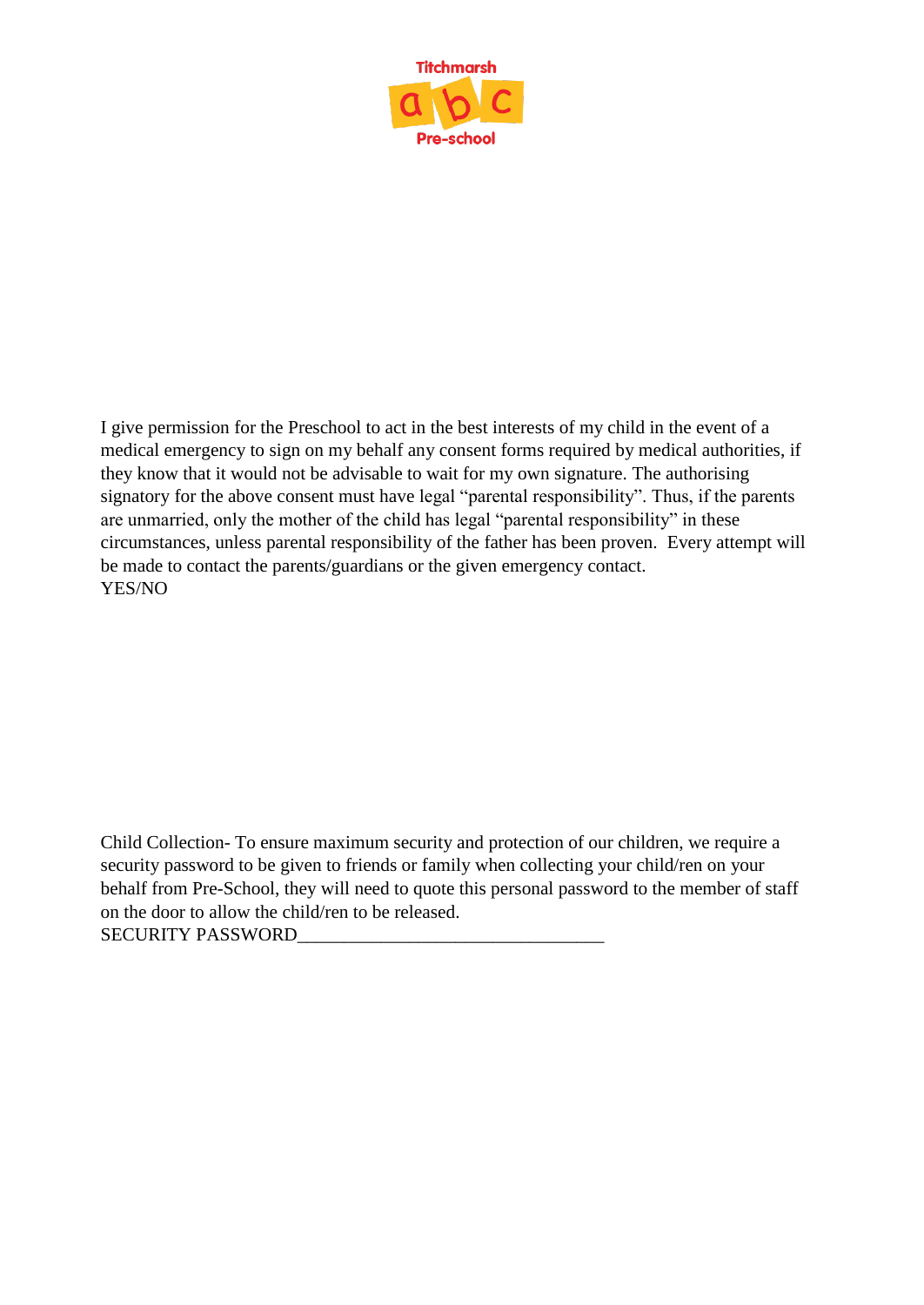## DECLARATION

I wish to enrol my child\_\_\_\_\_\_\_\_\_\_\_\_\_\_\_\_at Titchmarsh Pre-school starting from \_\_\_\_\_\_\_\_\_\_\_\_\_\_\_. I understand that Titchmarsh Pre-school uses Tapestry to track children's learning and development. I understand that staff will raise safeguarding concerns with the Local Safeguarding Children's Board. I understand that staff could decide to do this without my knowledge if they were sufficiently concerned about my child.

Name of parent enrolling child:\_\_\_\_\_\_\_\_\_\_\_\_\_\_\_\_\_\_\_\_\_\_\_\_\_\_\_\_\_\_\_\_\_\_\_\_

Name of child: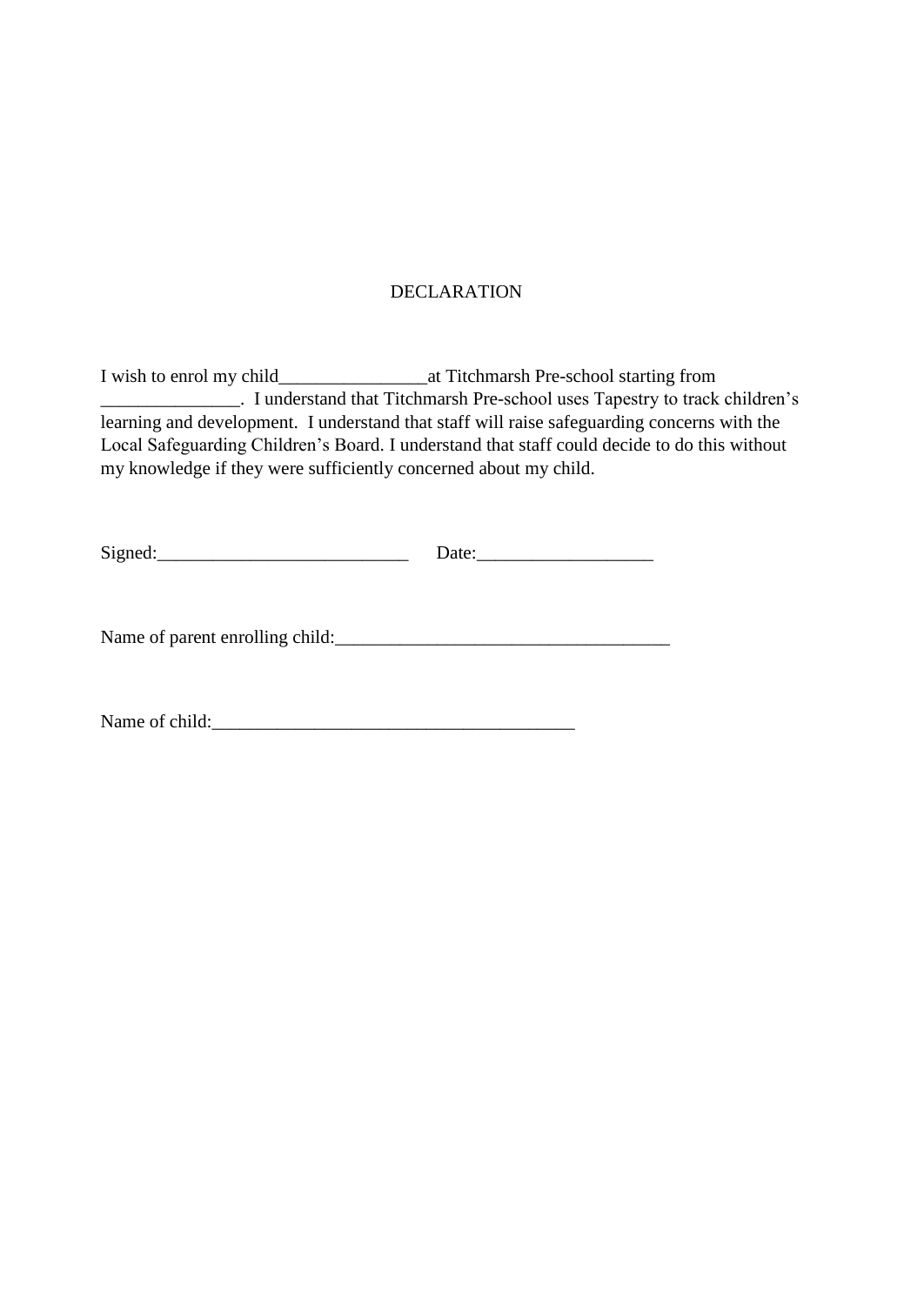

## **Privacy notice for Parents**

### **Thank you for completing the enrolment for Titchmarsh Preschool.**

### **How we will use the information you have given us**

- We will use the information you have given us about yourself to contact you about your child.
- Please ensure that you tell any additional adults that you have given us their contact details so that we can contact them if we are unable to speak to you if your child is unwell, has an accident or is uncollected at the end of the session. If they have any questions or queries regarding this, please direct them to contact Anne Roberts on 07879 072796.
- We will use the information you have given to us about your child to track their learning and development and to keep them safe.

In addition, we would like to send you information about Titchmarsh Pre-school such as newsletters or invitations to events. Please tick the relevant boxes to indicate if and how you are happy for us to contact you.

| Post | Email | Phone I do not wish to receive information |
|------|-------|--------------------------------------------|
|      |       |                                            |

If you need any further information, please contact Anne Roberts at Titchmarsh Pre-school.

| Parent/s of |         |       |
|-------------|---------|-------|
| Name:       | Signed: | Date: |
| Name:       | Signed: | Date: |